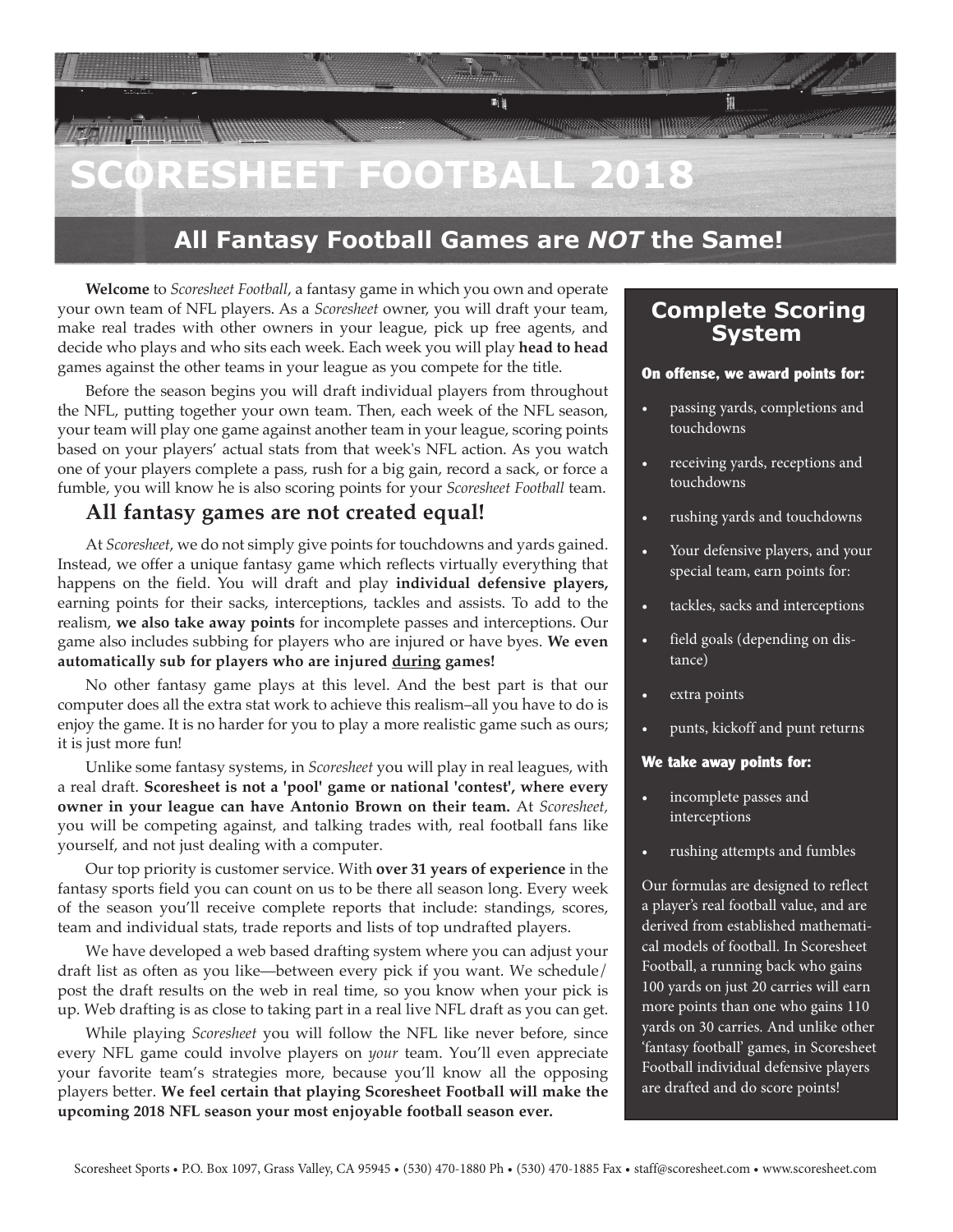With 31+ years of experience running fantasy leagues our scoring system and reliability are second to none.

### **Follow Your Players Each Week**

Your team will play one game each week. Every Monday and Tuesday we will calculate offensive and defensive points for your players based on their actual stats from the NFL games that week (including the Monday night game). Results are both posted to the web and also sent directly to you by e-mail or postal mail (your choice).

Weekly reports include the points scored by every player in your game that week, their complete NFL statistics for the week, scores for all of the games in your league, league standings, cumulative stats for every team in your league, trade reports and free agent pickups, and weekly stat tables. We'll also list the top undrafted players available at each position, along with their season's points. In addition, we'll also publish the top scores in all of *Scoresheet Football* that week.

Personalized trophies are awarded to all league winners. The one full league winner with the highest overall total throughout all of *Scoresheet Football*  will also win free memberships in all 3 *Scoresheet* sports: football, baseball and hockey.

Each week of the 2018 season we will award a free team for 2019 to the one team with that week's highest point total from throughout all of *Scoresheet*.

But at *Scoresheet Football*, we do NOT offer the large cash prizes some 'contests' do. To offer big prizes we'd have to completely change our game. Large cash prizes do not work in a league type game, because owners would just collude (make unfair trades) to put together a super team. To us, the fun of playing fantasy sports is being in a real league, where a player can only be on one team in each league, where trading with other team owners is part of the fun, and where you compete directly with the other teams in your league. And let's face it, in those 'contests,' the vast majority of players win nothing.

We have put many years into making our fantasy sports games as fun as possible, and strongly feel that changing to a pool format just so that we could offer a small chance of winning a large cash prize is not nearly as desirable as providing a game where you play in real leagues, have head to head competition, a realistic scoring system, and automatic use of your bench players.



### **Make Player Moves**

On your depth chart you'll list 15 starters, along with up to 15 backups. The starters include:

| 1 quarterback           | 2 defensive linemen |  |
|-------------------------|---------------------|--|
| 1 or 2 running backs    | 2 linebackers       |  |
| 2 or 3 wide receivers   | 2 defensive backs   |  |
| 1 or 2 tight ends       | 1 kicker & 1 punter |  |
| 1 NFL kick return team. |                     |  |

Your 6 offensive starters will include one QB, two WRs, one RB, one TE, and also a flex position where you can play a third WR, second RB or second TE (your choice, depending on how you want to use your personnel).

Your backups will play if your starter is hurt, or does not play for his NFL team that week. **In** *Scoresheet Football* you do NOT have to turn in a new depth chart each week– **injuries and byes are taken care of automatically by your designated backups.**

On your depth chart you'll also include a short list of free agents you want. Each week we'll hold a free agent draft of available players. Every team will add a player to his roster in the weekly free agent draft, with the team that has the worst record choosing first, second worst drafting second, etc. You will be able to use free agents the same week as you acquire them.

Trading is another a great way to build a team. We'll supply you with the phone numbers and e-mail addresses of the other owners in your league. We're also happy to include your trade offers in our weekly mailings to your league. We monitor all trades for fairness, and no trades are allowed after the 11th week. This opportunity to make real trades with other owners can be one of the most fun aspects of *Scoresheet Football*. And the joy of trading is totally lost in other game systems where owners can simply pick up any players they want, even if those players are already on another team in their 'pool'.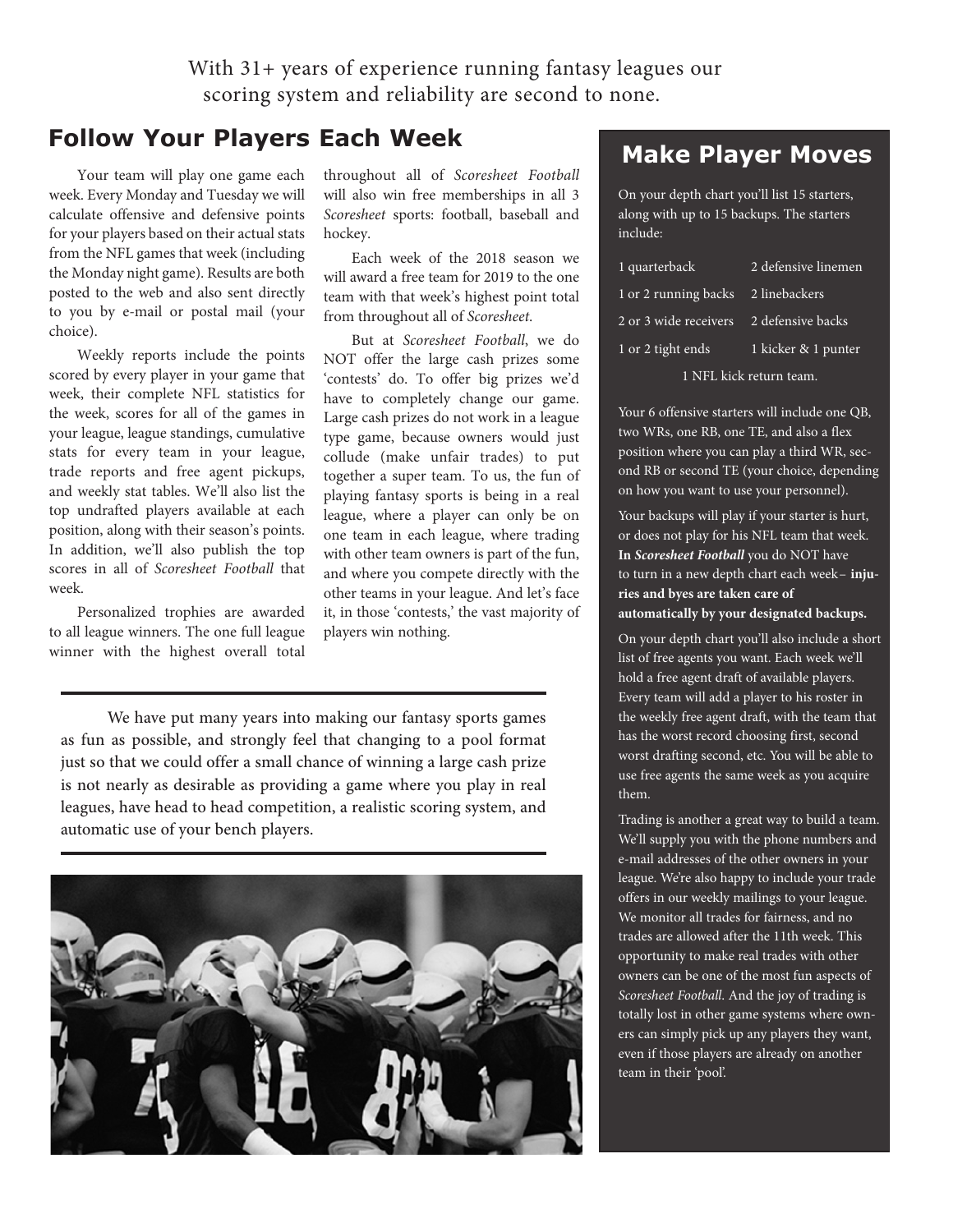## **Joining a League Scoring System**

**Join alone and we will place you in a league with other individual owners, giving you a chance to compete against some of football's biggest fans.** Or join with friends, and you can talk trades and assert bragging rights whenever you get together.

If you join alone or with just a couple of friends we will place you in a 12-team league with other individual team owners. 12 team leagues have 3 divisions, with 4 teams in each division. Teams will play 14 weeks of regular season games. The three division winners plus two wild-card teams qualify for the playoffs, played during weeks 14, 15, and 16 of the NFL season (week 14 is used both for the final regular season game and also for the wild card matchup).

**If you join with a group of friends and want to play just among yourselves, you can form a complete league of any size,** though we suggest having at least 6 and at most 16 teams. Owners who form their own complete league can either hold their own draft, or have us run their draft.

### **Take part in a real draft**

As soon as we receive your team order we will send you complete drafting information, including both the drafting rules and also a list of the NFL's projected starters at every position (except offensive line). We will include each player's *Scoresheet Football* point rating from last season; both season totals and points per game played will be included, along with each player's age and position.

You will draft a team of 6 offensive starters, 6 defensive starters, a kicker, a punter, an NFL kick return team, and 15 backup players. If you join alone or with a small group that wants to be part of a larger league, we will place you in a league and run your league's draft. Unlike contests or pools this is a real draft–**a player can only be on one team in each league!**

The draft order will be determined randomly, and whoever picks first in round one will pick last in round two.

Along with a postal draft, **we also offer a web based draft system where you can change your draft list between every round of the draft, giving you the same control over the draft as if you were doing a live in-person draft.** A description of our web draft system can be found at: www.scoresheet.com/FB\_WebDraft.php You can also get both the game and draft rules on our web site, at www.scoresheet.com

The first web draft leagues will be formed and start drafting in late July, and we will continue forming new web draft leagues thru out August. But the earlier you join the sooner you can begin enjoying the fun of drafting a team. No matter when you join, your final picks in the web draft will be made at the very end of August, when NFL teams have finalized their rosters.

If you have a complete league you can choose to do your own live draft, holding it whenever you like. We will be forming web draft leagues throughout July and August, but the earlier you join the sooner you can begin enjoying the upcoming 2018 NFL season.



### **Offensive Players**

| 0.04                              | Passing Yard           |
|-----------------------------------|------------------------|
| 0.20                              | Completion             |
| 1.00                              | Passing TD             |
| $-0.24$                           | <b>Passing Attempt</b> |
| $-1.20$                           | Interception           |
| 0.07                              | <b>Rushing Yard</b>    |
| 1.75                              | <b>Rushing TD</b>      |
| $-0.15$                           | <b>Rushing Attempt</b> |
| 0.04                              | Receiving Yard         |
| 0.20                              | WR/TE/QB Reception     |
| 0.10                              | <b>RB</b> Reception    |
| 1.00                              | Receiving TD           |
| $-1.50$                           | <b>Fumble Lost</b>     |
| 0.20                              | Pass 2-pt. Conv.       |
| 0.35                              | Rush 2-pt. Conv.       |
| 0.20                              | Rec. 2-pt. Conv        |
| . <b>m</b><br>$\blacksquare$<br>m |                        |

### **Defensive Players**

| 0.44              | <b>LB/DB</b> Tackle    |
|-------------------|------------------------|
| 0.22              | LB/DB Assist           |
| $0.60^{\circ}$    | DL Tackle              |
| 0.30 <sub>1</sub> | <b>DL</b> Assist       |
| 1.00              | Sack                   |
| $0.50^{\circ}$    | Stuff                  |
| 1.50              | Interception           |
| 0.06              | Int Ret. Yard          |
| 1.00              | Int Ret TD             |
| 1.50              | <b>Forced Fumble</b>   |
| 0.75              | <b>Fumble Recovery</b> |
| 0.03              | <b>Fumble Ret Yard</b> |
| $0.50^{\circ}$    | <b>Fumble Ret TD</b>   |
| $-1.00$           | Pass Intf Pen.         |
|                   |                        |

### **Punters**

| $-1.56$ | Attempt   |
|---------|-----------|
| 0.04    | Yard      |
| 0.60    | Inside 20 |

### **Kickers**

| <b>Field Goal</b> |
|-------------------|
| 50+ Attempt       |
| 40-49 Attempt     |
| 30-39 Attempt     |
| 17-29 Attempt     |
| Extra Point       |
| EP Attempt        |
|                   |

### **Kick Return Teams**

| 0.06    | Yard |                |
|---------|------|----------------|
| 1.00    |      | Touchdown      |
| $-1.00$ |      | KO Ret Attempt |
| $-0.30$ |      | P Ret Attempt  |
| 2.00    |      | P or FG Block  |
|         |      |                |